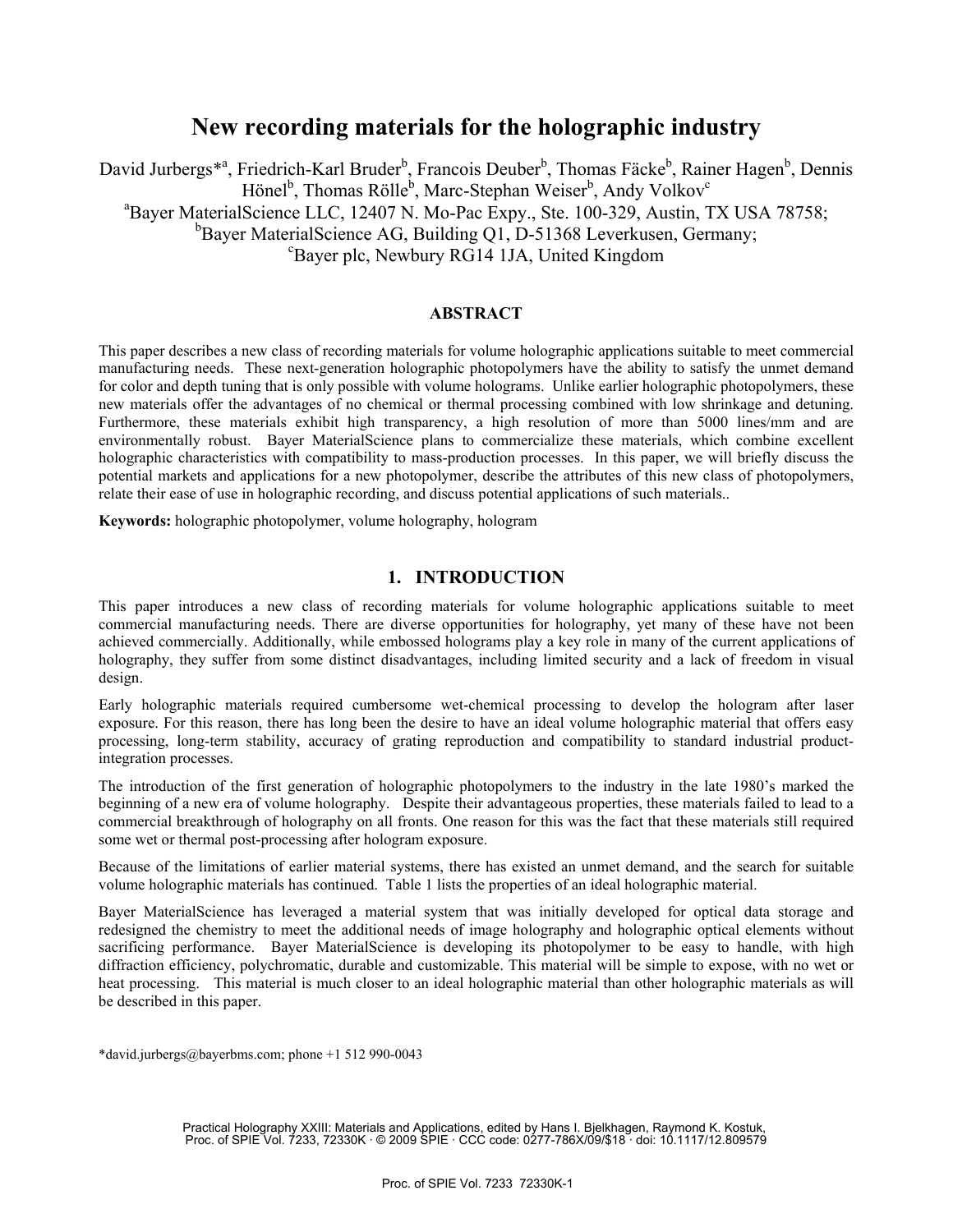Table 1. Properties of an ideal holographic material.

Good Light Sensitivity Flat Spatial Frequency Response Bright Hologram No Haze No Absorption No Shrinkage or Detuning Industrially Available Fast Hologram Formation No Post-Processing Necessary Stability (Environmental and Light)

Today, Bayer MaterialScience believes that new market dynamics, coupled with these next-generation photopolymers, will enable broad commercial breakthrough of volume holography. This paper covers the potential markets and applications for next-generation photopolymers, the needs for mass production in volume holography, and the material properties of these new materials.

# **2. MARKETS**

There are a wide range of potential markets and applications for holographic photopolymer. In general, these can be classified into one of two categories based upon the function of the hologram or diffractive feature recorded in the photopolymer. In the first category, the hologram functions as an image. Examples of such markets are data storage, imaging and security. In the second category, the hologram functions as an optical element. Examples of such markets are projection, displays, solar energy concentrators, and sensors.

#### **2.1 Markets where the hologram functions as an image**

#### 2.1.1 Data storage

The material developed by Bayer MaterialScience was initially developed for the application of holographic data storage by InPhase Technologies.<sup>1,2</sup> In optical data storage, the pages of information are written as images into the holographic media. To achieve high data storage density, a large number of images are written in the same area of the media by angular multiplexing. The details of this are better described elsewhere.<sup>3</sup> While the properties of the initial material were optimized for data storage, many of the fundamental needs are suitable for other forms of image holography. In holographic data storage, it is critical that the material have little scattering, very little shrinkage or detuning, high sensitivity, and excellent long-term stability. The underlying chemistry is used as foundation of the material development for other holographic applications. The technical merits of this are explained in section 4.2 below.

#### 2.1.2 Image holograms

One of the earliest and most widely recognized uses of holograms is in the area of image holography. As with any other graphic technology, there are many potential uses of images generated with holograms. The diversity of applications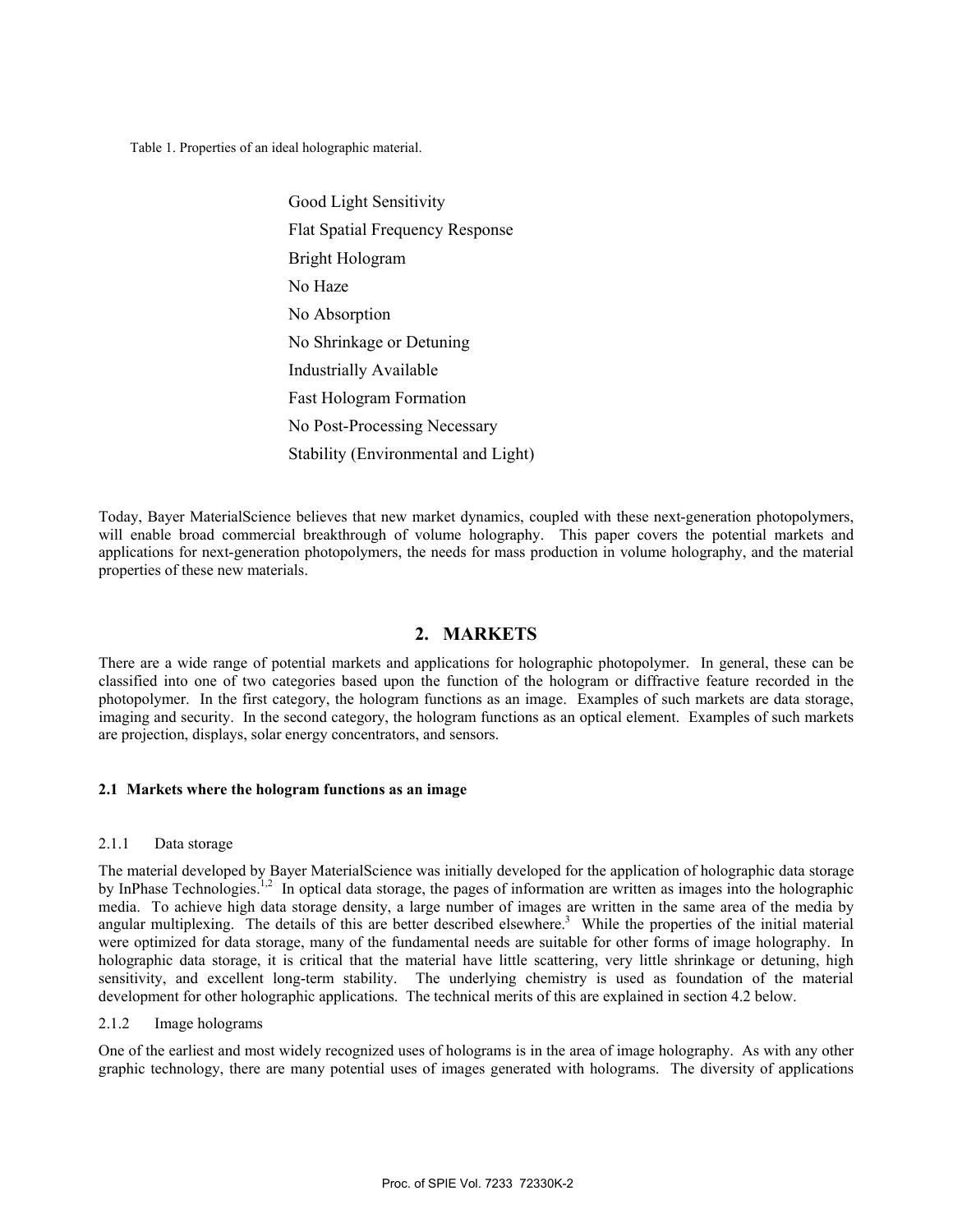that have been attempted or envisioned is as broad as the range of applications that printed media services. There are specific commercial examples of magazine covers, maps, trading cards, and book covers that have incorporated image holograms.

#### 2.1.3 Security/authentication

The international market for security holographic devices has been valued over  $\epsilon$ 300 million.<sup>4</sup> This is considered to be a still surprisingly low level of market penetration and parts of the brand protection business will most likely significantly grow over the next few years. Today a range of brand protection technologies is available with holograms being one of the most recognized primary brand protection technologies. It is estimated that brand protection/security holographic devices represent some 90% of the total market by value.<sup>5</sup>

Although examples of security/authentication products utilizing volume holograms exist, this business is currently dominated by surface-relief holograms due to their low cost of production. However, the level of security surface-relief holograms can provide is limited, and there is a significant demand for improved security features.<sup>6</sup> Security features based on volume holography have the potential to offer a greater level of security and incorporate new features that cannot be achieved in embossed holograms, such as color-invariant features and life-like full color. Volume holography is also more amenable to individualized holographic features, which are highly desirable for high security applications. And, finally, volume holograms based on photopolymers enable total product integration which is an obviously efficient counter-measure to counterfeiting.

### **2.2 Markets where the hologram functions as an optical element**

While there exists a wide range of potential applications where the hologram can function as an optical element, only a few examples are given here.

#### 2.2.1 Projection screens

Holographic projection screens have been developed and are currently fabricated with legacy volume holographic materials. These screens offer unique advantages over other types of projection screens, such as transparency and daylight compatibility. However, a key limiter to broader adoption of this technology is cost, due to the expense of fabrication with these legacy materials. A next-generation photopolymer that is able to achieve similar technical performance at a lower cost should enable expanded proliferation of this technology.

## 2.2.2 Holographic diffusers

Holographic diffusers are currently commercially available for a variety of applications, including architectural lighting, specialty lighting, rear-projection displays, and optical sensors, scanners and metrology equipment. Today, these applications are dominated by surface-relief holograms; however, volume holograms have the potential to achieve capabilities that are not possible in surface-relief holograms. Volume holograms produced in photopolymer can address some applications where higher performance is needed.

#### 2.2.3 Head-up displays

Since the 1980's, volume holograms have been used in military aircraft for head-up displays<sup>7</sup>. While this has been an effective and sustainable use of holography, the market for such head-up displays is quite limited. There is increased interest in developing head-up displays for automotive and other transportation markets. Availability of material that is suited for such applications, both from a technical and cost perspective, is important to drive such opportunities to fruition.

As can be seen from this truncated list, there exist a wide range of opportunities for a next-generation photopolymer. As with any market opportunity, there are many factors that are necessary to be achieved to build a successful business including timing, material availability, process capability, suitable market channels, effective business strategies, and value-chain cooperation. However, it seems that there is currently an unmet demand for photopolymer materials and a willingness from a variety of companies in different industries to push volume holography forward.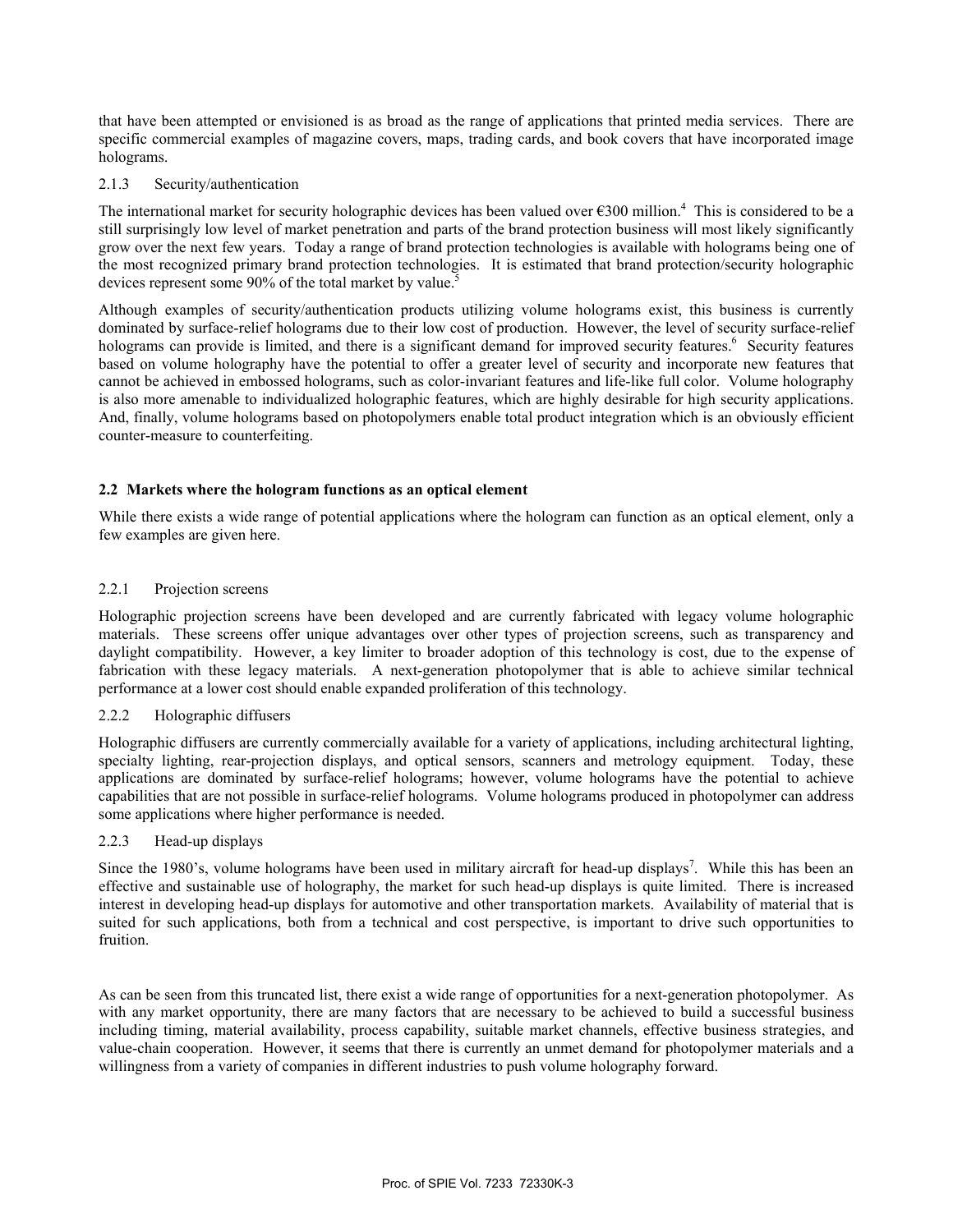# **3. MASS PRODUCTION**

One of the key factors for the long-term success of any manufacturer of holographic materials is the large-scale adoption of holography in the marketplace and the subsequent creation of sustainable opportunities. As with any other product with broad commercialization, a method of cost-effective mass production must exist. Thus, a key enabling technology for the creation of sustainable holographic business is mass replication of holograms. For surface-relief holograms, embossing processes have been developed to enable large-scale proliferation of holograms in security, authentication, and decorative applications. Unlike surface-relief holograms, volume holograms cannot be replicated by mechanical processes such as embossing. While there have been several attempts to produce equipment capable of replicating volume holograms,<sup>8-13</sup> there does not exist a broad platform of holographic replication equipment in the market today. This is a significant impediment to broad commercialization.

#### **3.1 Print media as model for holography**

Although there are many differences between holography and traditional graphic images, the overlap of image holography with traditional printing and graphics is substantial. Both are often used to display graphical information. Image quality characteristics such as brightness, contrast, definition, color balance and resolution are used for both. Both have the potential for similar functionality in a variety of markets including advertising, packaging, security features, maps, decorative features, and artwork.

Prior to the invention of the printing press, all graphic images, whether text, illustration or artwork, were prepared as originals or as manually duplicated copies. While the cost of producing an original was high relative to the material costs, the cost of producing a replica was nearly as high, thus severely limiting the commercialization of graphics and text. Industries based on print media, which are quite pervasive in the society of today, didn't exist or were substantially limited in scope. It would be quite difficult to imagine a modern world that didn't have newspapers, magazines, catalogs, billboards, movie posters, flyers, commercial mailings, brochures, printed packaging, business cards, and most books. However, these would not be sustainable businesses without the advances in printing technologies that enabled mass replication of printed matter. Thus, the broad availability of both suitable materials and replication technology has been a key enabler to achieve broad-based commercialization of print media.

Conversely, the lack of both suitable material and replication technology has limited image holography. This is not to say that the replication technology has not been created or developed, but that this technology has not been standardized and widely adopted in the marketplace. It is difficult to discern the path that will move the business of image holography from its current state of limited scope to a pervasive technology that is integrated into the fabric of our society, but it is safe to assume that broad availability of materials and replication technology will be key to such success.

### **3.2 "Chicken or the egg" dilemma**

Perhaps one of the most challenging aspects to enable the vision of broad-commercialization of holography is the dilemma faced between those who want to sell holographic materials and those who want to produce equipment for mass replication. In the absence of a suitable material for mass replication, there is no business case for fabricating equipment capable of mass replicating volume holograms. This would have been analogous to trying to invent the printing press is paper didn't exist. However, for the manufacturer of holographic materials, it is difficult or impossible to achieve sustainable volume sales of material without the equipment to support mass replication. This creates a "chicken or the egg:" dilemma for volume holography, because both need to develop and succeed in the marketplace to permanently establish volume holography as a commercial business.

We believe that this cycle can be broken by cooperative partnering between material manufacturers, replication equipment fabricators and hologram producers to achieve a total solution in which all parties win. Here, we focus on the material development necessary to accomplish this.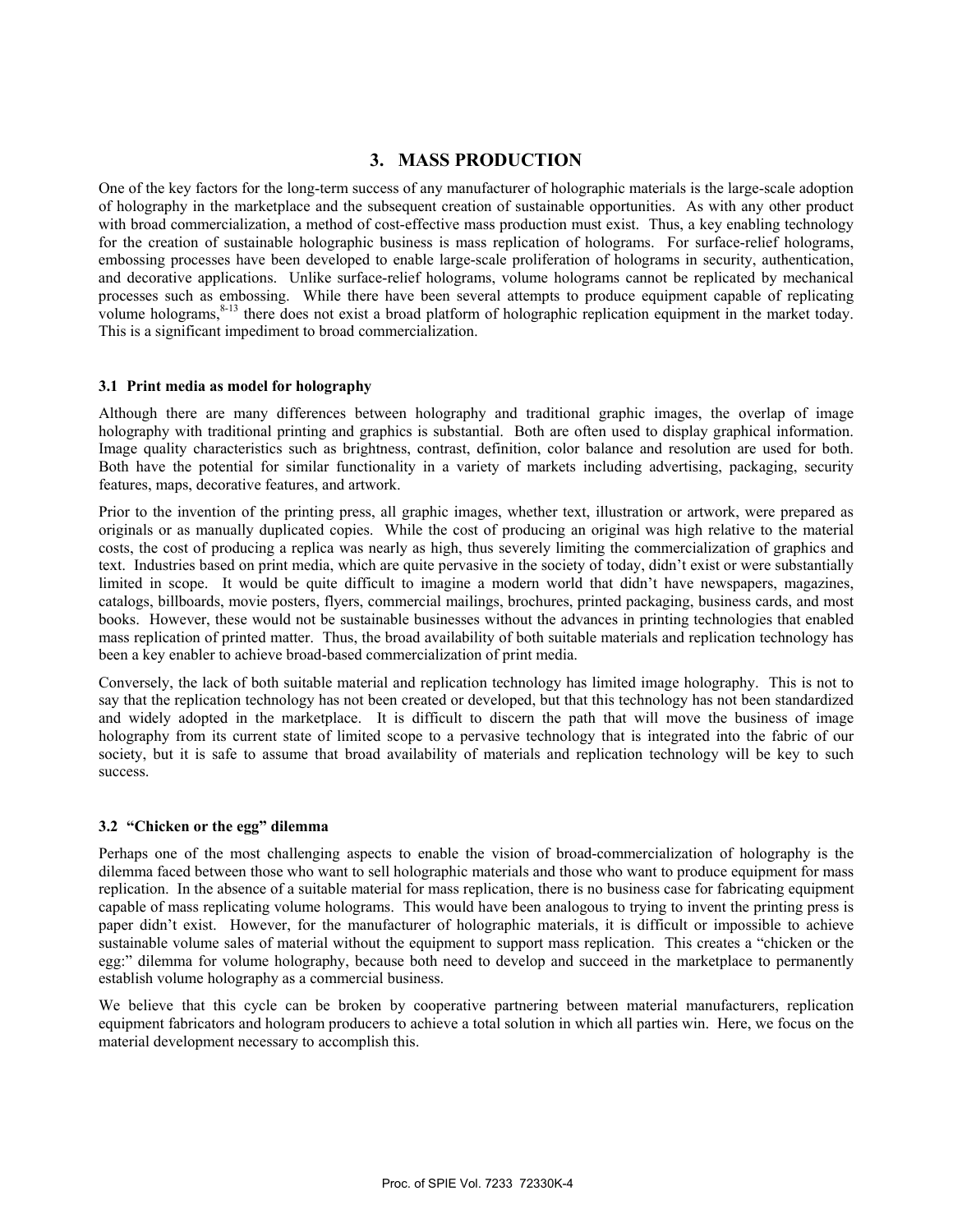# **4. MATERIAL PROPERTIES**

While it seems that a number of factors have contributed to the failure of earlier efforts to generate large-scale, sustainable business opportunities in holography, one of the key issues has been material challenges. In this respect, it is important that a suitable material for volume holography be broadly available to the marketplace. Here, we describe the attributes of our new photopolymer material that make it well-suited to support broad commercialization of holography.

#### **4.1 Formats**

While the expected format of the photopolymer product is a holographic film, a significant amount of the material development and testing has been done in sandwich coupon samples. Both of these formats are shown below in Figure 1.



# Sandwich Coupon Film

Fig. 1. Schematic showing the format of sandwich coupons and film samples fabricated with Bayer photopolymer material.

The substrate film of the holographic film format can be a wide variety of materials and can be chosen to support the requirements of target applications. To date, a low-birefringence polycarbonate and polyethylene terephthalate films are commonly used.

#### **4.2 Working principle of the Bayer photopolymer**

The photopolymer developed within Bayer MaterialScience is based upon an orthogonal two chemistry formulation. As is shown in Figure 2, the raw material is composed of two different polymer chemistries. The first chemistry is composed of the matrix precursors, which are cross-linked during the manufacturing process to form a stable matrix to host the photopolymer. The second chemistry is composed of the imaging components. These components are responsible for the hologram formation during exposure. The imaging components include functionalities for light absorption, initiation of the polymerization and polymerizable groups. The unexposed photopolymer, with fully formed matrix, can be stored, shipped and handled easily as long as light-safe conditions are used to prevent accidental photopolymerization. To record holograms, the photopolymer is exposed with laser irradiation to cause photopolymerization to occur. During the exposure, bright fringes from the interference of two or more beams of light initiate photopolymerization by activating neighboring imaging monomers. The polymerizable monomers diffuse within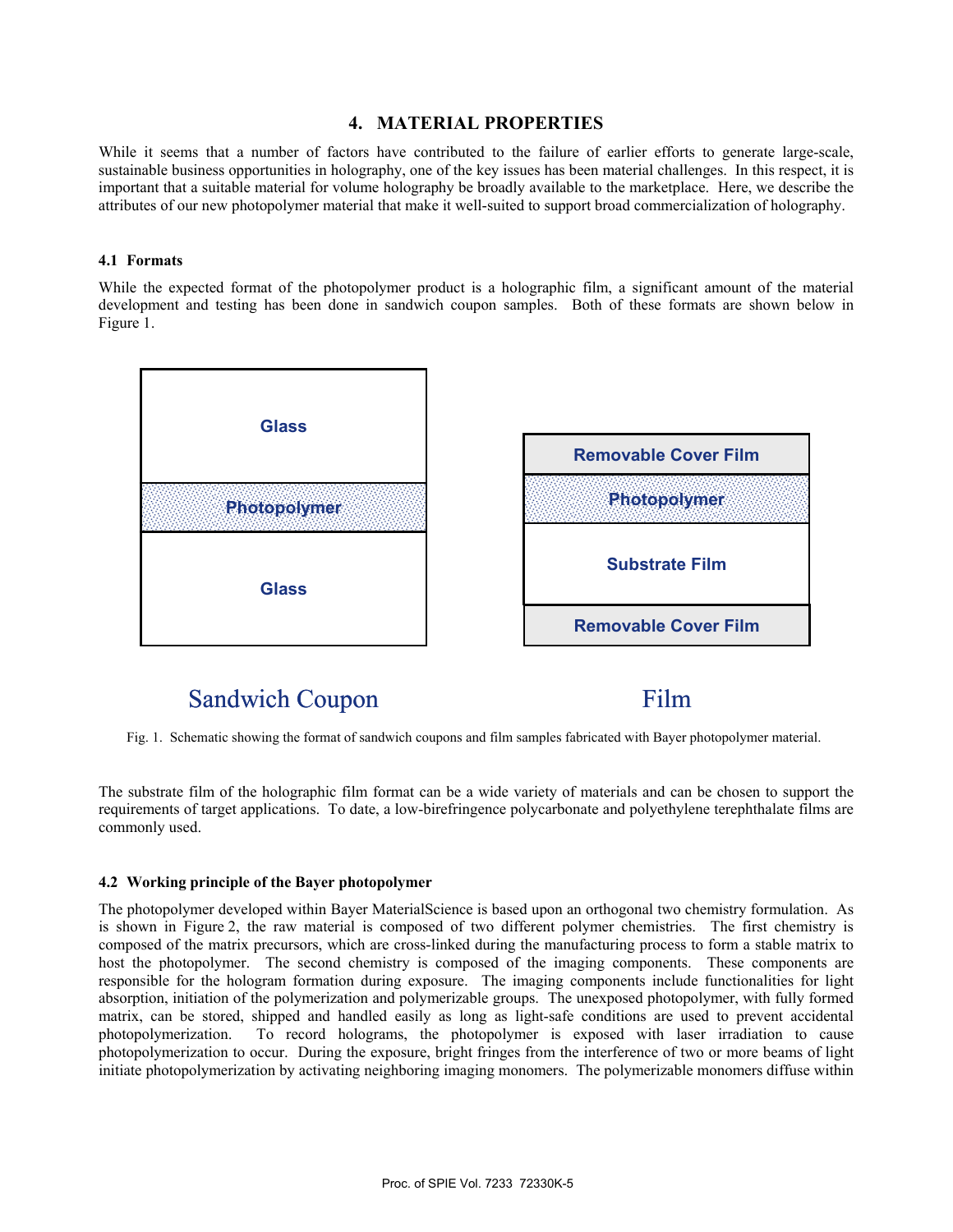the matrix during the exposure until they react with an activated monomer or polymer chain. This process of polymerization in the bright regions and net diffusion away from the dark regions causes a refractive index modulation in the material. Once these monomers have fully reacted to form polymer chains, the writing chemistry is consumed and the hologram has fully formed within the material. No further processing is needed for complete hologram formation photo-curing is only needed to fully bleach the absorbing species to gain optimal transparency. This process also ensures that the writing chemistry has been consumed. Since this photopolymer is based on two independent chemistries that can be tailored separately to optimize each aspect of the photopolymer, the matrix precursors can be chosen to yield optimal matrix properties, such as transparency, ease of processing and mechanical properties. The imaging components are optimized in parallel to provide the best holographic properties with minimal effect on the overall properties of the material. Therefore, the Bayer photopolymer can be tailored quite flexibly to address multiple customer requirements.



Fig. 2. Diagram showing the working principle of Bayer photopolymer film. The raw material is a resin that contains matrix precursors and imaging components. During film production, the matrix precursors are cross-linked to form a stable matrix system hosting the imaging components. This film product is stable until exposed to light. During the recording process the film is exposed to suitable light to initiate the photo-polymerization that forms the hologram structure.

#### **4.3 Holographic performance**

Bayer MaterialScience has produced monochromatic and panchromatic experimental materials in both sandwich coupon and film format. While specialized formulations have been achieved to address specific applications, the panchromatic material serves the broadest range of applications. As such, the performance of this formulation will be addressed here,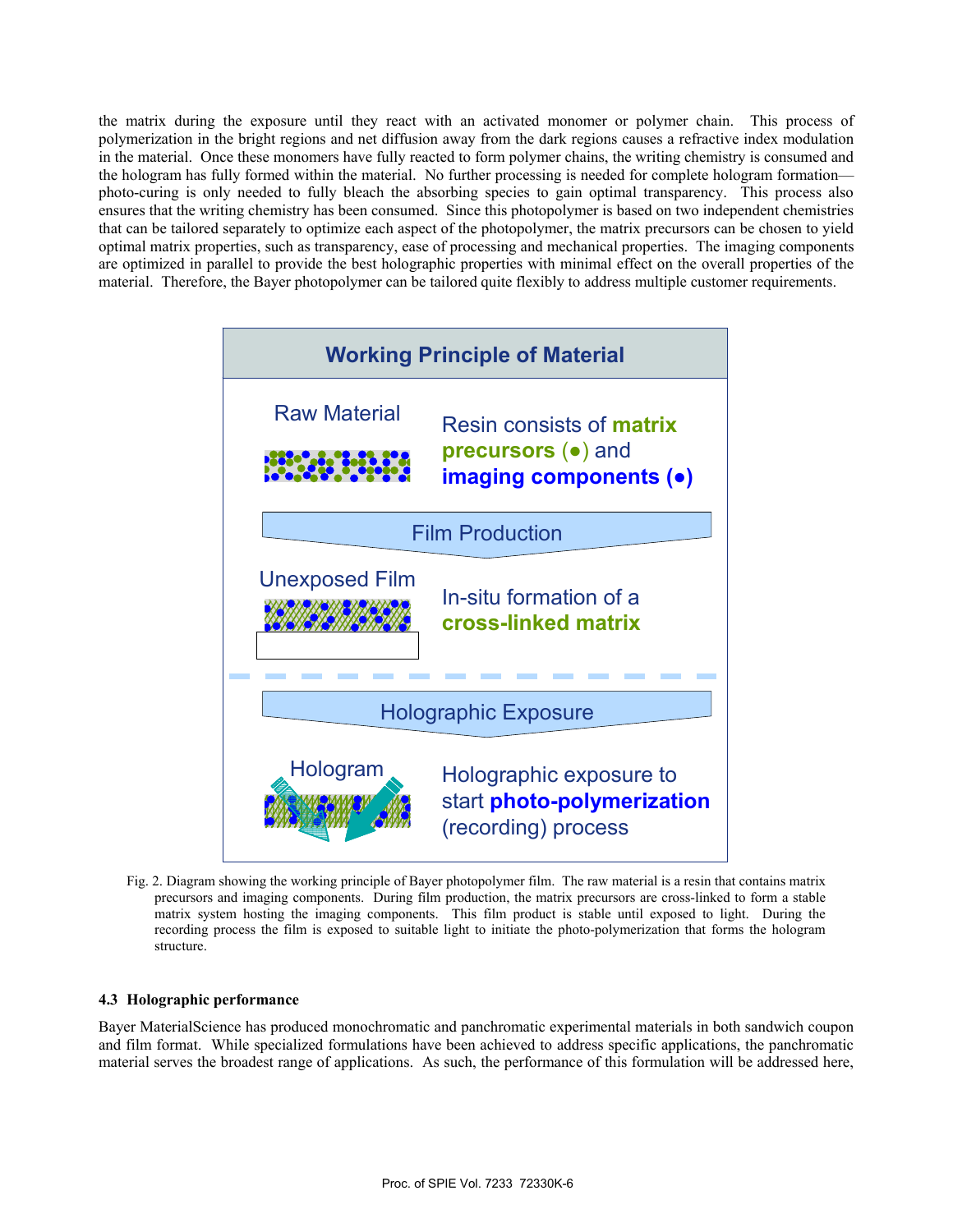unless otherwise noted. This panchromatic material is sensitive across the majority of the visible spectral range, with peak sensitivity in the red portion of the spectrum.

Figure 3 shows Bragg curves for holograms recorded in photopolymer at red (633 nm) and green (532 nm) wavelengths along with curve fits to Kogelnik models $14$ . As can be seen from this figure, the experimental data closely matches the Kogelnik model, indicating that there is a very high optical quality from these materials. These results also prove that the material system has the potential to achieve Δn above 0.03. While the current photopolymer in film format does not yet reach this level of performance, it is anticipated that the commercialized product will exhibit holographic performance exceeding this value. Although the data shown here is for red and green light only, the material has a similar performance at 405 nm and 476 nm. In addition, also near UV sensitive material is available.



Fig. 3. Bragg curves (diffraction efficiency vs. rotation angle) for holograms recorded in sandwich coupon samples of photopolymer at 633 nm (left) and 532 nm (right). Overlaid on each set of data are best-fit curves from Kogelnik models.<sup>14</sup> For the data taken at 633 nm, optimization of the Kogelnik model yielded a calculated  $\Delta$ n of 0.037 and a thickness (d) of 13.7 μm. For the data taken at 532 nm, optimization of the Kogelnik model yielded a calculated Δn of 0.032 and a thickness of 8.8 μm.

In Figure 4, build-up curves for the RGB-sensitive photopolymer is shown for both red (measured at 633 nm) and green (measured at 532 nm) exposures. For the red testing, saturation is observed for total dosages above 10 mJ/cm<sup>2</sup>. For the green testing, saturation is observed for total dosages above 80 mJ/cm<sup>2</sup>. Blue testing at 476 nm requires total dosages above  $200 \text{ mJ/cm}^2$  to reach saturation.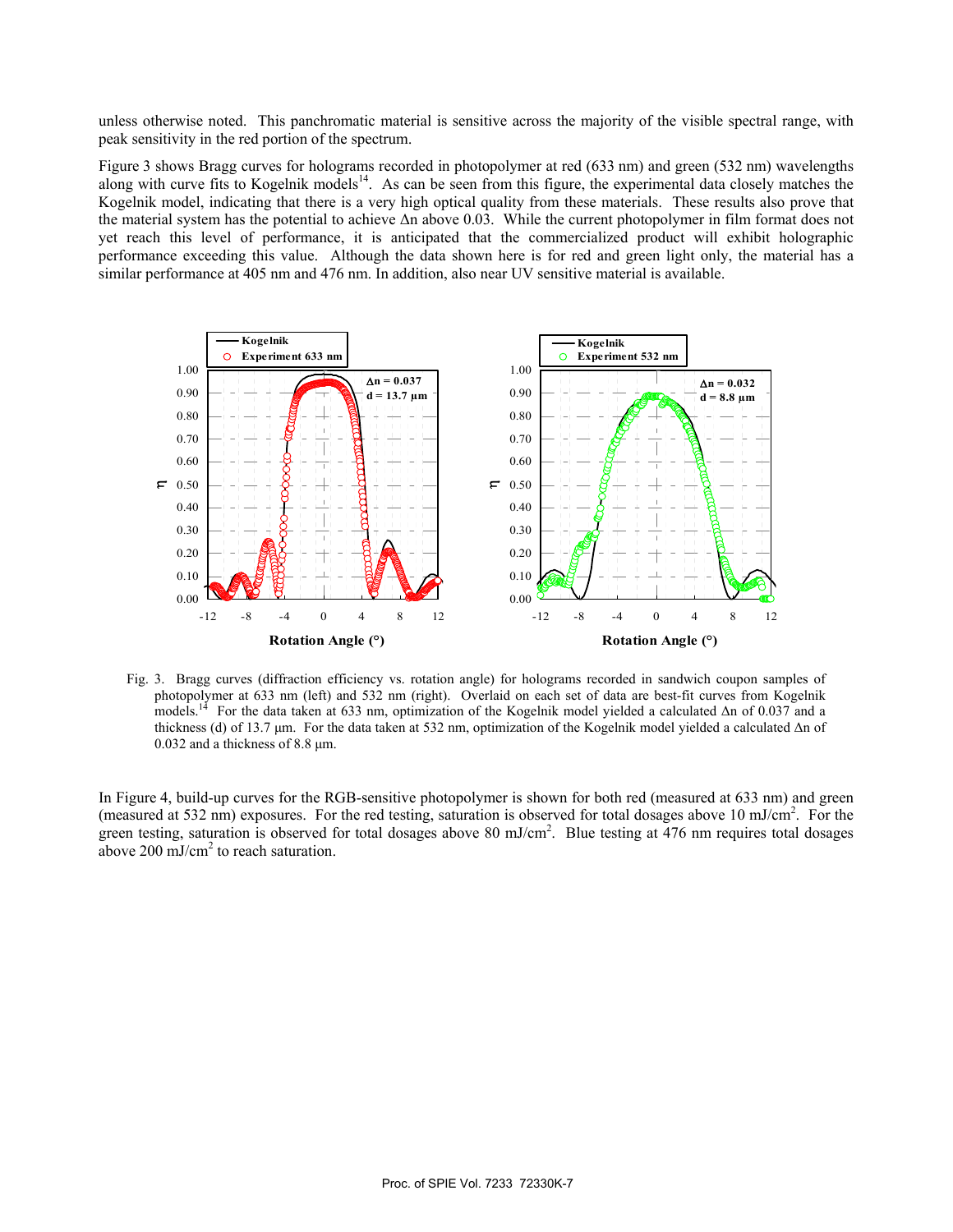

Fig. 4. Graphs of Δn vs. total dosage for holograms recorded in sandwich coupons of photopolymer at 633 nm (left) and 532 nm (right).

The superior transmission property of the Bayer photopolymer is shown in Figure 5. Transmission of 90% can be achieved in the photopolymer after flood curing. While the data presented here is for UV photo-curing with a mercury lamp, similar transparency is obtained for white-light photo-curing with similar dosages. Water-clear appearance of the



Fig. 5. Graphs showing the transparency of the material after photo-curing (mercury lamp delivering a dosage of  $5J/cm<sup>2</sup>$  per pass). The left-hand graph shows the transmission vs. wavelength of a sample of photopolymer before and after several passes of photo-curing. No hologram was recorded in this sample so that the inherent transparency of the material could be shown. The right-hand graph shows the transmission characteristics of a sample of photopolymer with a holographic grating recorded in the material after a single pass of photo-curing.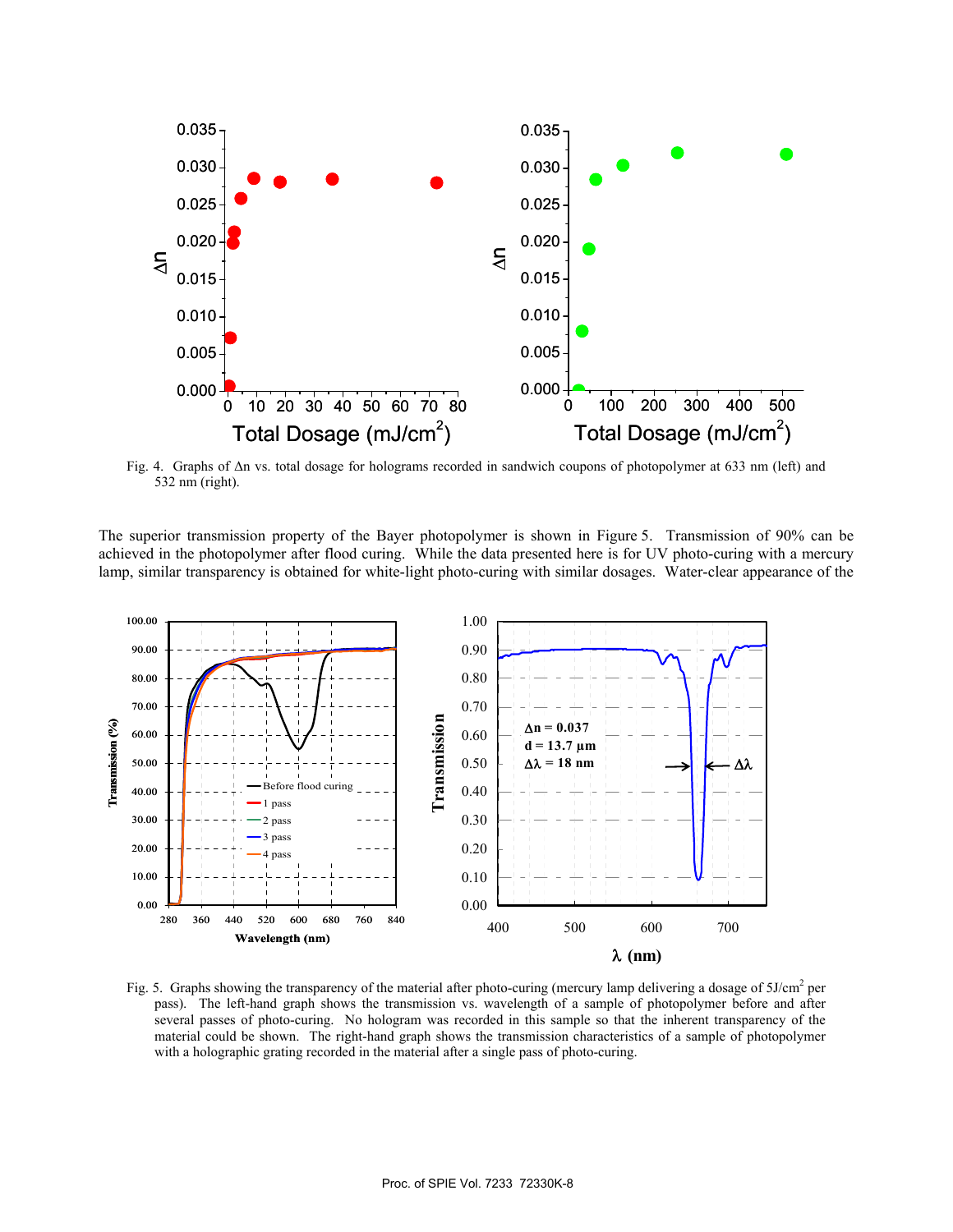film has been achieved with tungsten lamp photo-curing, sunlight photo-curing and UV photo-curing. This high level of transparency not only enhances the visual appearance of holograms produced in the material, but it also enables some applications such as holographic features registered to printed images.

#### **4.4 Film properties**

The properties obtained in the current experimental films have not yet reached the performance achieved in sandwich coupons; however, we are confident that similar levels of holographic performance will be achieved in film as the development effort progresses. Film format offers many processing and cost advantages over sandwich coupons, so we intend that the initial products will be holographic films.

Our current films offer significant features to potential customers and end-users. This is shown in Table 2, where the properties are compared to those of an ideal holographic material. We have achieved monochromatic and panchromatic films with sensitivity spanning the range 355 nm to 670 nm. Our current materials have a peak sensitivity in the red (saturation is achieved for total dosages greater than 15 mJ/cm2 ). These materials form bright holograms, due to the combination of high transparency, low scatter and strong gratings. These materials, which have  $\Delta n = 0.016$ , compare favorably with other materials, including photopolymers, with higher Δn due to the excellent optical properties of the Bayer photopolymer. The Bayer photopolymer is capable of achieving transmission above 90% in the film samples.

Table 2. Comparison of Bayer photopolymer with properties of an ideal holographic material.

| Good Light Sensitivity                 |                      |
|----------------------------------------|----------------------|
| <b>Flat Spatial Frequency Response</b> |                      |
| <b>Bright Hologram</b>                 | ✓                    |
| No Haze                                |                      |
| No Absorption                          | Very Low             |
| No Shrinkage or Detuning               | Low                  |
| <b>Industrially Available</b>          | Planned <sup>*</sup> |
| <b>Fast Hologram Formation</b>         |                      |
| No Post-Processing Necessary           | $* *$                |
| Stability (Environmental and Light)    |                      |

\* While it is planned that Bayer MaterialScience will manufacture a product from these experimental materials and that this product would be generally available to the marketplace, this material is not currently industrial available. Furthermore, Bayer MaterialScience cannot make warrantees about specific future product(s) or their availability.

\*\*Although no post-processing is needed for hologram formation, UV or visible light photo-curing is required to achieve optimal transparency.

Probably the most important aspect of a holographic film is the ease of processing. In principle, any material that can be produced as rolls of film should be suitable for mass production; however, the realities of processing challenges have severely limited earlier attempts to mass produce holograms cost effectively. The addition of chemical or thermal postprocessing leads to more complicated processing equipment, more factors to control and higher loss due to yield. With